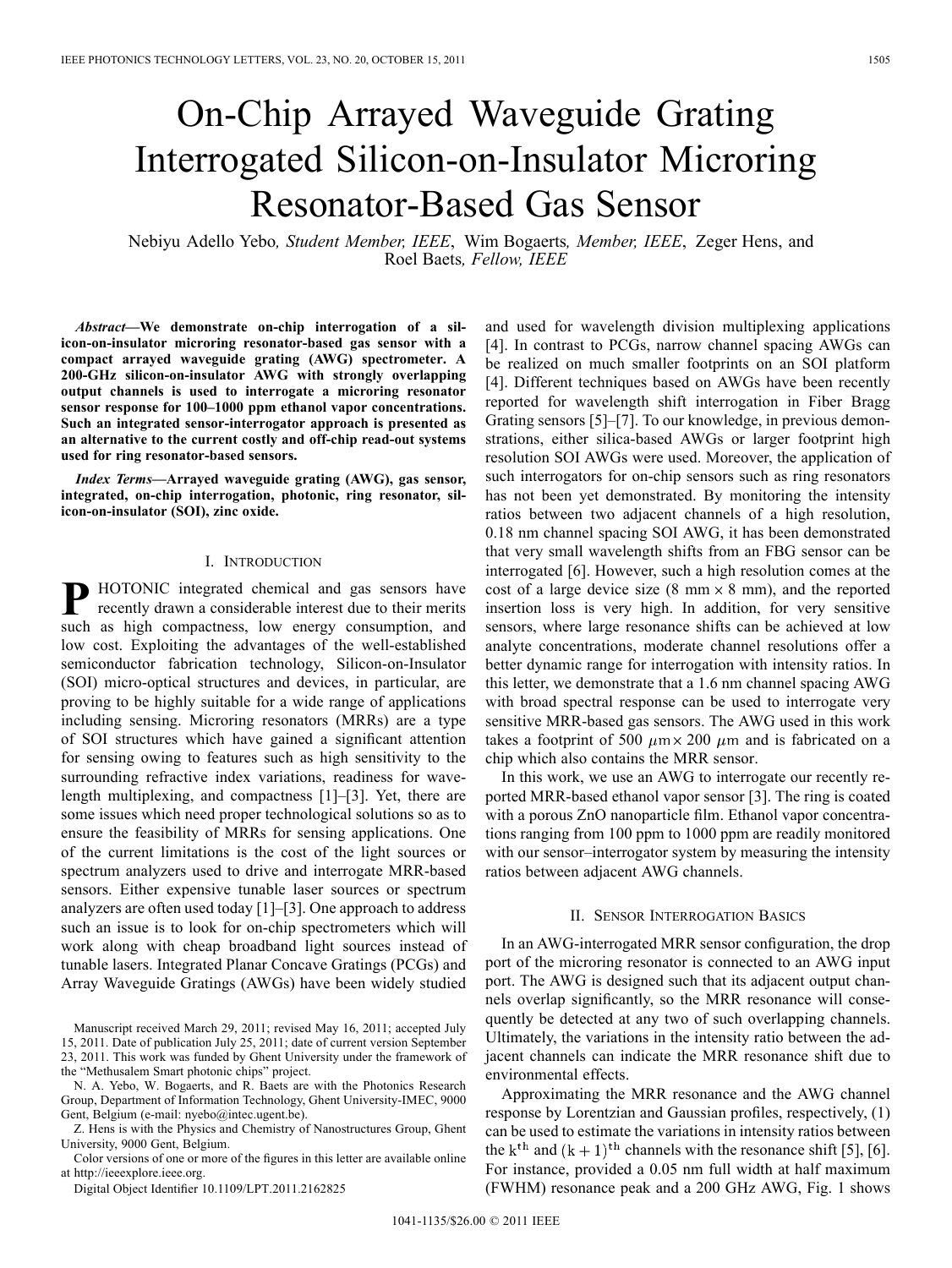

Fig. 1. Given three neighboring AWG channels centered at 1550, 1551.6, and 1553.2 nm, theoretical estimates of intensity ratios between adjacent channels as a function of the MRR resonance wavelength for Gaussian profiles of 1.5 nm FWHM (dotted lines) and 2 nm FWHM (solid lines).

how the intensity ratio evolves across three neighboring AWG channels centered at 1550 nm, 1551.6 nm and 1553.2 nm, as a function of the resonance wavelength. The solid and dotted curves show values calculated for Gaussian channel profiles with FWHM of 2 nm and 1.5 nm, respectively. Most importantly, Fig. 1 demonstrates that a sufficient channel overlap is crucial in order to achieve well-resolvable power ratio changes corresponding to small resonance shifts. This criterion is more critical for a MRR with a very narrow resonance peak, and the effect becomes apparent as the resonance shifts further towards the center of a channel.

$$
\frac{I_k}{I_{k+1}} = \frac{\int_0^\infty T_{MRR}(\lambda) \cdot T_{AWG} (k, \lambda) d\lambda}{\int_0^\infty T_{MRR}(\lambda) \cdot T_{AWG} (k+1, \lambda) d\lambda}.
$$
 (1)

Where,  $T_{MRR}(\lambda)$ ,  $T_{AWG}(k, \lambda)$ ,  $T_{AWG}(k+1, \lambda)$  represent the transmissions from the MRR drop port,  $k<sup>th</sup>$  AWG channel and  $(k+1)$ <sup>th</sup> AWG channel respectively, at an arbitrary wavelength,  $\lambda$ .

## III. DESIGN AND FABRICATION

Different techniques such as multimode interference (MMI) coupled AWGs have been reported to provide a broad as well as flat channel response. For instance, the combined effect of broad and two-fold image of the input light produced by an MMI input waveguide has been utilized to obtain the above mentioned response [8]. For wavelength shift interrogation, fairly sharp response instead of a flat one is required while maintaining an adequate channel overlap. In such an application, the MMI can be replaced by a simple broad waveguide to obtain broader channel profiles. In this work, a 16 channel, 200 GHz (1.6 nm channel spacing), AWG is designed such that the output from a 5  $\mu$ m radius MRR drop port overlaps with any two adjacent channels. Very compact and low insertion loss SOI AWGs were demonstrated in the past [4]. For this particular sensor interrogation application, an adiabatically tapered input waveguide with start width of 0.45  $\mu$ m and a broader end width of 4  $\mu$ m is chosen in order to broaden the channel response, and hence, enhance the overlap between adjacent channels. The start width of the tapered output waveguides is  $2 \mu m$ .

The device is fabricated using 193 nm deep ultra violet (UV) lithography as detailed in [4]. To add gas sensitive functionality to the device, about 240 nm thick porous ZnO film is locally coated on the MRR. The ZnO film is prepared from col-



Fig. 2. Optical microscope image of AWG interrogated ethanol vapor sensor with ZnO porous film on the MRR. AWG used for spectral response characterization is partially shown in image.



Fig. 3. Normalized transmission spectrum of AWG with 4  $\mu$ m wide input waveguide

loidal nanoparticles suspended in ethanol. The porous nature of the film offers a large surface area for gas adsorption. The detailed nanoparticle synthesis and sensitive film preparation procedures are presented in [3]. Fig. 2 shows an optical microscope image of the fabricated AWG interrogated ethanol vapor sensor. For the purpose of preliminary studies on the AWG channel response, an additional AWG is fabricated on the same chip without a ring attached to it.

# IV. EXPERIMENTS

The spectral response from an AWG with a 4  $\mu$ m input waveguide measured with a superluminescent light emitting diode (SLED) and a spectrum analyzer is shown in Fig. 3. The transmission is normalized to that of a 450 nm wide photonic waveguide on the same chip. The insertion loss for the central channels is about  $-3$  dB, and the nearest neighbor cross talk is around  $-17$  dB, which is of a typical order for such compact SOI AWGs. Notably, a strong overlap between neighboring channels is achieved. The 3 dB bandwidth of a channel response is approximately 2.3 nm with over 0.9 nm overlap with channels at either side.

In the eventual sensing system, the broadband source and the detectors will be co-integrated with the sensing chip. However, for the present experiment the sensing chip is mounted on a temperature stabilized sample bed in a small gas chamber and the light source and the detector were kept outside. Vertical coupling through gratings is used to couple light in and out of the sensor. The top side of the gas chamber is covered with a glass window to facilitate the coupling. While a single mode fiber is used for in-coupling, the output light is collected by an Infrared Camera. Further details on the setup are presented in [3]. The measurement accuracy of this setup is highly influenced by the noise due to the light which is scattered from the sample surface and reaches the camera. Due to the typically low power spectral density of a broadband source, we have chosen to use a tunable laser source of about 3 mW to couple sufficient light through